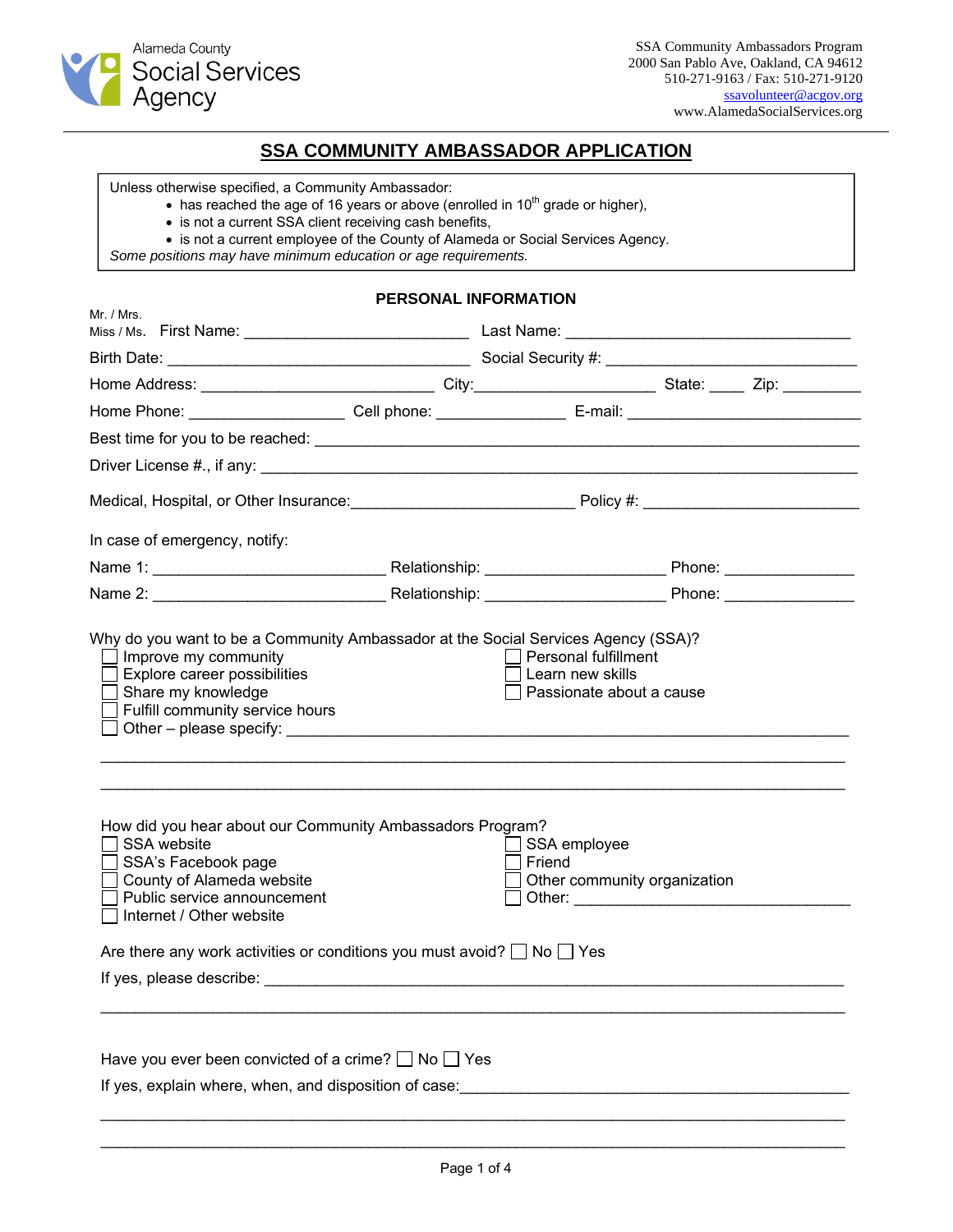## **EDUCATION AND EXPERIENCE**

| Have you volunteered before with an organization? $\Box$ Yes $\Box$ No                                                                                           |
|------------------------------------------------------------------------------------------------------------------------------------------------------------------|
|                                                                                                                                                                  |
| Your role: The Contract of The Contract of The Contract of The Contract of The Contract of The Contract of The                                                   |
|                                                                                                                                                                  |
|                                                                                                                                                                  |
| If you are currently a student, please check one: □ Full-time student □ Part-time student                                                                        |
| <b>Current Employment Status</b><br>Employed full-time<br>$\Box$ Temporarily unemployed<br>Homemaker<br>$\Box$ Employed part-time<br>Looking for work<br>Retired |
| My $\Box$ current $\Box$ previous employer is/was: Employer name: $\Box$                                                                                         |
|                                                                                                                                                                  |
|                                                                                                                                                                  |
|                                                                                                                                                                  |
| Language Proficiency (other than English): □ Spoken: ______________ □ Written: ____________________                                                              |
|                                                                                                                                                                  |
|                                                                                                                                                                  |
|                                                                                                                                                                  |
|                                                                                                                                                                  |
|                                                                                                                                                                  |
| AREAS OF INTEREST AND PLACEMENT PREFERENCES                                                                                                                      |
| I am available to participate as a Community Ambassador at the following locations:                                                                              |
| ■ North Oakland ■ Bast Oakland<br>$\Box$ Hayward                                                                                                                 |
| Fremont<br>All locations<br>$\Box$ Livermore                                                                                                                     |
| *** Opportunities may not be available at all locations.                                                                                                         |
| I am interested I the following types of assignments:                                                                                                            |
| Holiday or event-based<br>Youth services                                                                                                                         |
| Community outreach<br><b>Elderly services</b>                                                                                                                    |
| Waiting room services                                                                                                                                            |
|                                                                                                                                                                  |
|                                                                                                                                                                  |
|                                                                                                                                                                  |
|                                                                                                                                                                  |
| Are there any particular skills that you hope to develop or improve as a result of being a Community                                                             |

hat you hope to develop or improve as a result of being a Community Are there any p<br>Ambassador?

\_\_\_\_\_\_\_\_\_\_\_\_\_\_\_\_\_\_\_\_\_\_\_\_\_\_\_\_\_\_\_\_\_\_\_\_\_\_\_\_\_\_\_\_\_\_\_\_\_\_\_\_\_\_\_\_\_\_\_\_\_\_\_\_\_\_\_\_\_\_\_\_\_\_\_\_\_\_\_\_\_\_\_\_\_\_ \_\_\_\_\_\_\_\_\_\_\_\_\_\_\_\_\_\_\_\_\_\_\_\_\_\_\_\_\_\_\_\_\_\_\_\_\_\_\_\_\_\_\_\_\_\_\_\_\_\_\_\_\_\_\_\_\_\_\_\_\_\_\_\_\_\_\_\_\_\_\_\_\_\_\_\_\_\_\_\_\_\_\_\_\_\_ \_\_\_\_\_\_\_\_\_\_\_\_\_\_\_\_\_\_\_\_\_\_\_\_\_\_\_\_\_\_\_\_\_\_\_\_\_\_\_\_\_\_\_\_\_\_\_\_\_\_\_\_\_\_\_\_\_\_\_\_\_\_\_\_\_\_\_\_\_\_\_\_\_\_\_\_\_\_\_\_\_\_\_\_\_\_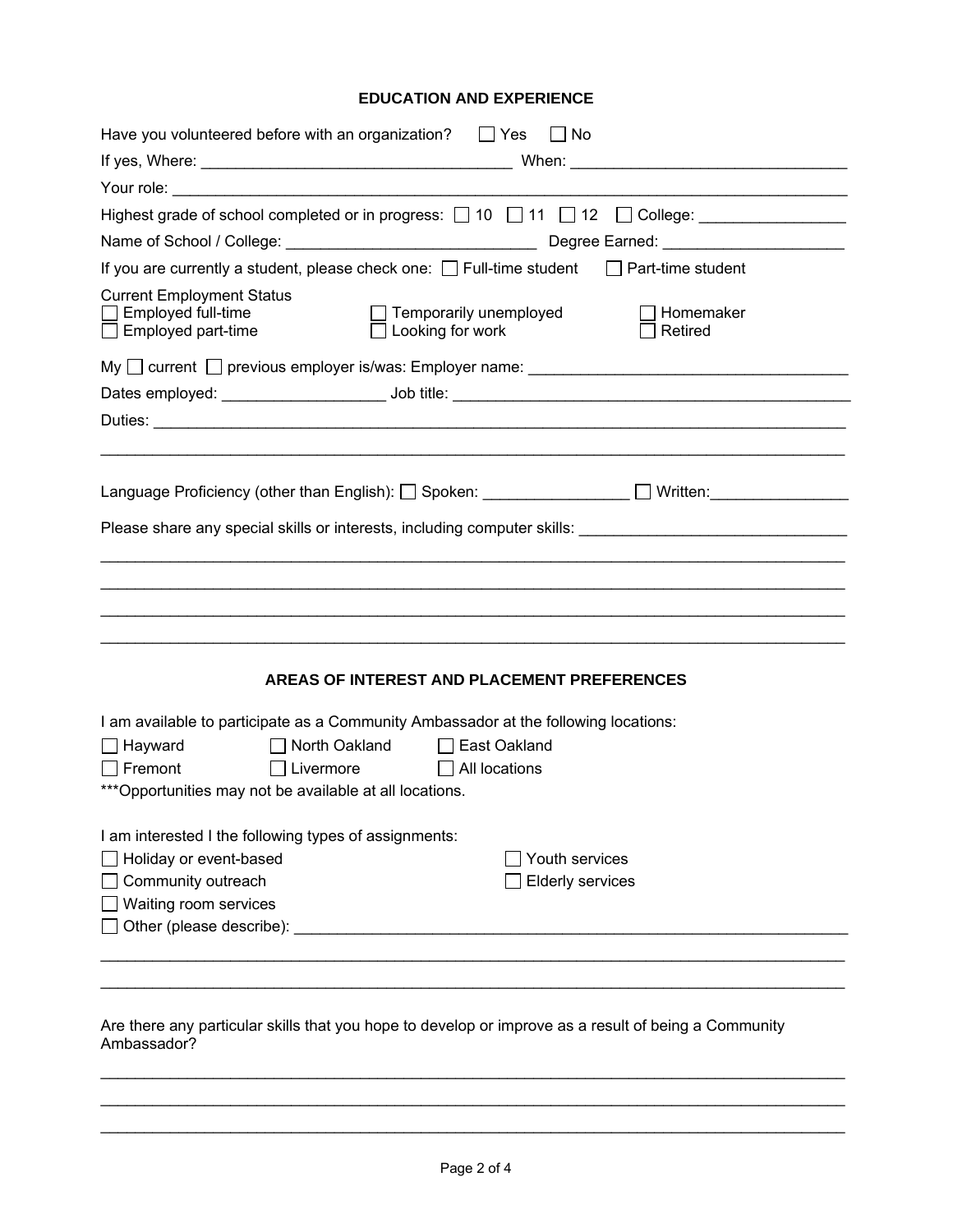### **AVAILABILITY**

Duration of assignments that I'm interested in (check all that apply):

 $\Box$  One-time or event specific  $\Box$  Regular: 1-3 months

Regular: 4-6 months

Ongoing: 6+ months

I am available for # of hours:  $\Box$  One-time only

 $\Box$  Once or more each week

| Once per month |  |
|----------------|--|
|----------------|--|

Twice or more each month

Other: \_\_\_\_\_\_\_\_\_\_\_\_\_\_\_\_\_\_\_\_\_\_\_\_\_\_\_\_\_\_\_\_\_

If you have to complete a set number of hours, please specify:

Total hours to be completed: \_\_\_\_\_\_\_\_\_\_\_\_\_\_\_\_\_\_ Deadline for completion: \_\_\_\_\_\_\_\_\_\_\_\_\_\_\_\_\_\_\_\_\_\_\_

Would you be willing to be "on-call" for special events or assignments? Do you have transportation to and from your Community Ambassador assignment?

| $\Box$ Yes $\Box$ No |  |
|----------------------|--|
| $\Box$ Yes $\Box$ No |  |

Please mark an X in the time periods when you are available to participate. If you are available only during certain times, please specify your availability (e.g. 1-3pm)

|                 | Monday | ⊺uesday | Wednesday | Thursday | Friday | Saturday | Sunday |
|-----------------|--------|---------|-----------|----------|--------|----------|--------|
| <b>AM</b>       |        |         |           |          |        |          |        |
| $(8:30-12:00)$  |        |         |           |          |        |          |        |
| <b>PM</b>       |        |         |           |          |        |          |        |
| $(12:00-5:00)$  |        |         |           |          |        |          |        |
| Evening         |        |         |           |          |        |          |        |
| (after $5:00$ ) |        |         |           |          |        |          |        |

### **REFERENCES**

Please list **3** adults (not related to you) who are familiar with your character, previous volunteer work / employment, and/or schoolwork.

\*\**Depending on the type of assignment, letters of reference may be required.* 

| Relationship/Title: _______________________________Organization: ___________________________________ |  |
|------------------------------------------------------------------------------------------------------|--|
|                                                                                                      |  |
|                                                                                                      |  |